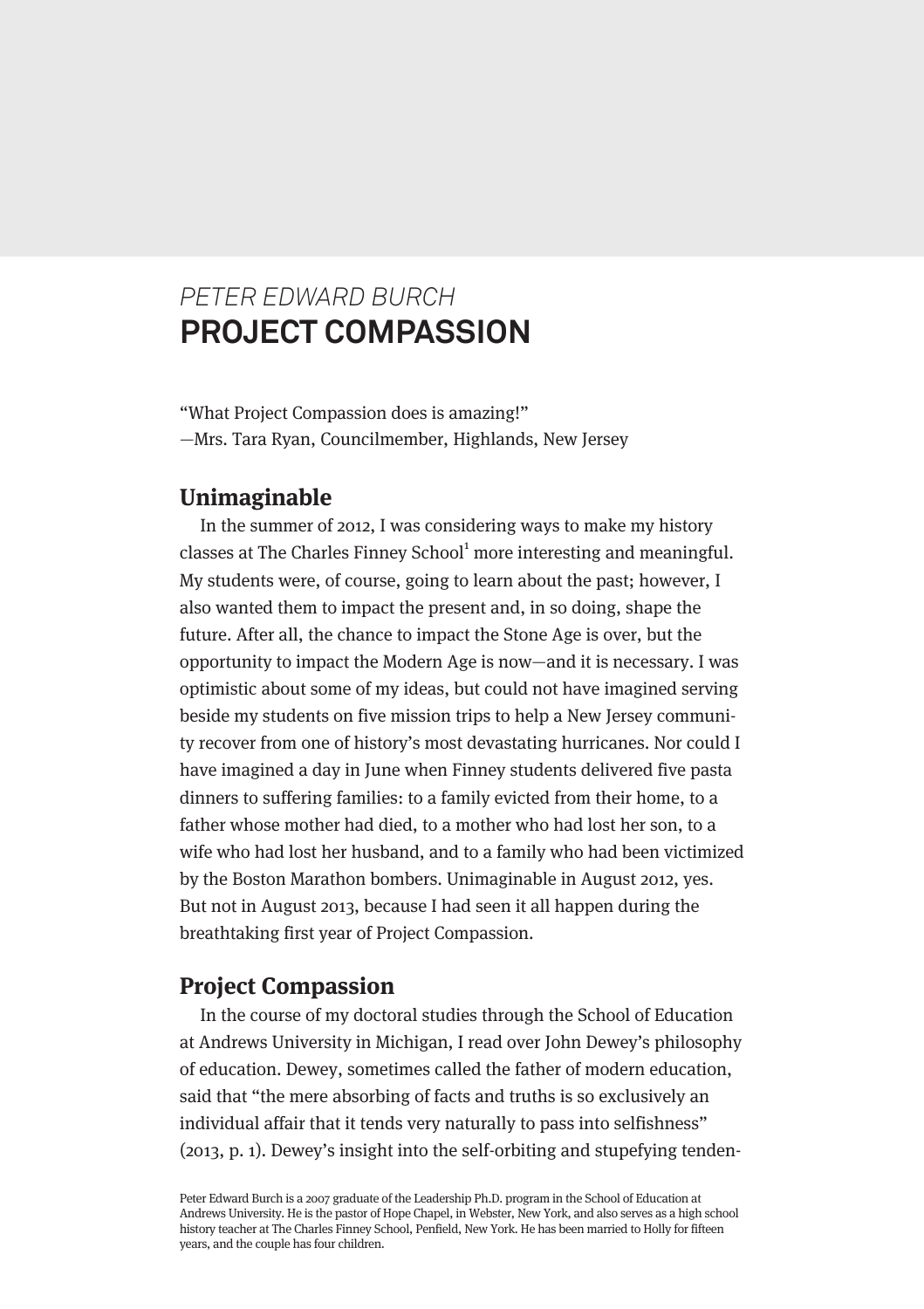cies of memorization and testing illuminated the following concern I had regarding my teaching outcomes: The "mere absorbing of facts and truths" about history was not sparking a spirit of compassion and servanthood in my students. So, inspired by Dewey's insight and my Christian faith, I launched Project Compassion on the first day of school in September of 2012. The mission was to put into action one of Finney's core values—compassion—which Mike VanLeeuwen, the school president, defines as "reaching out to those in need by offering both spiritual and tangible support in service, both locally and internationally."

The week before school started, Hurricane Isaac ravaged the Gulf Coast, leaving behind over two billion dollars of wreckage. So, on the first day of school, after dispensing with the customary introductions and textbook distributions, I broke with custom and asked my students for some of their money. "Our first act of compassion," I announced, "will be a donation to the American Red Cross' relief effort in the Gulf region." As a small red bucket made its way from one perplexed student to the next, I shared one of the guiding principles of Project Compassion—doing something is greater than doing nothing. Echoing Mother Teresa, one of history's greatest leaders, I said, "If all you have is one penny, then give it, because it is not how much you give, it is how much love you put in the giving." We mailed off a check for \$17.53 to the Red Cross: Act #1. Project Compassion at The Charles Finney School had begun.

### **Acts of Compassion**

Linking the learning of history to compassionate outreach was not difficult. I began by taping quotations from important historical figures on the white board. For example, "Those who are the happiest are those who do the most for others" (Booker T. Washington), and one of my favorites: "No one ever became poor by giving" (Anne Frank).

The next step was to design a homework assignment that linked the past, present, and future. Here is an example of how that worked.

- First Step: Global history students were required to list out the challenges faced by the ancient Egyptians (the past).
- Second Step: Go online and discover challenges confronting modern Egyptians (the present).

1The Charles Finney School is a private, nondenominational, Christian, K-12, college-preparatory school in Penfield, New York. Finney promotes an environment that provides an opportunity for students to "Do Something Greater" in study, vocation, service, and life.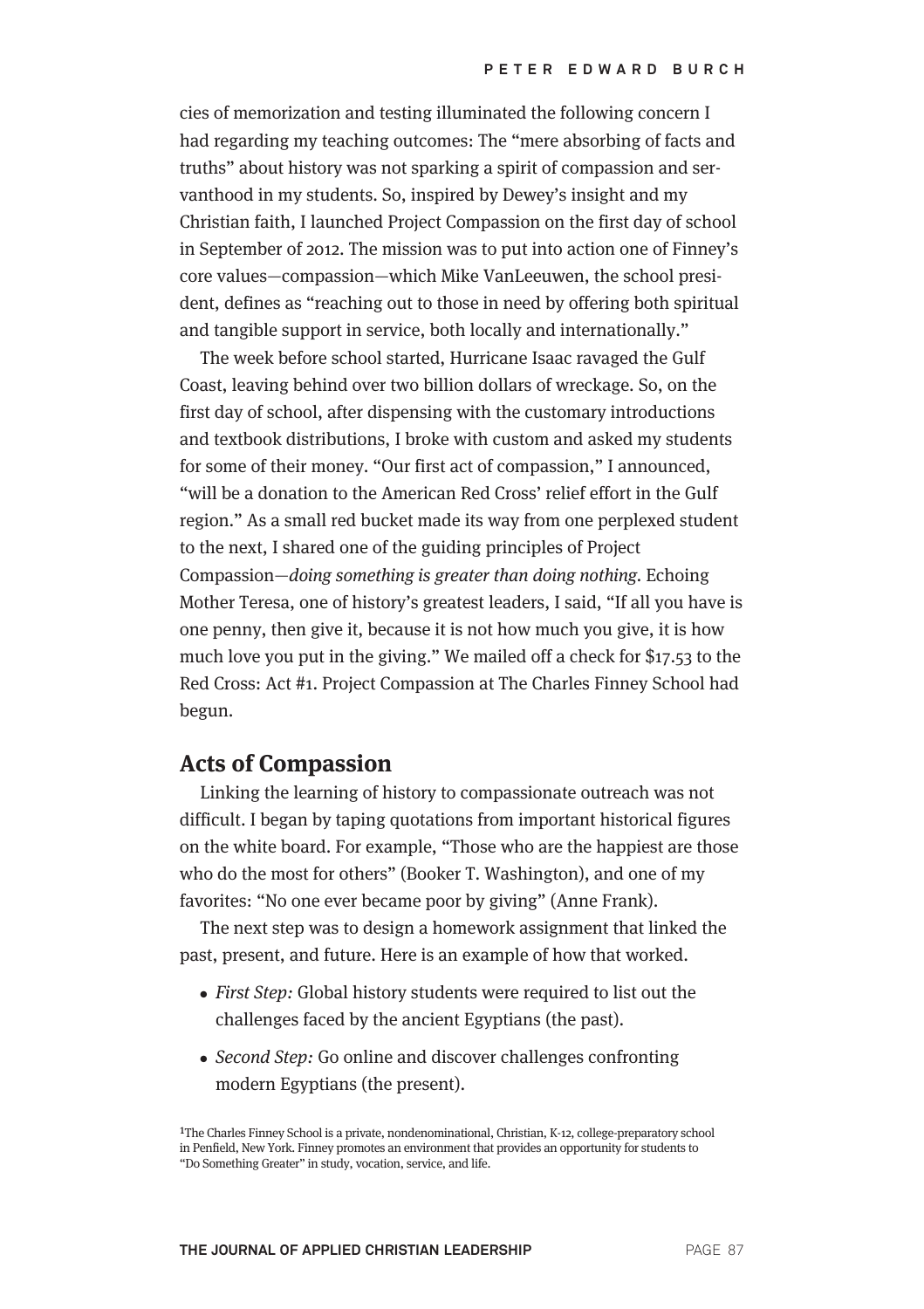- Third Step: Propose an act of compassion to directly address one of the challenges discovered (the future).
- Fourth Step: Put compassion into action.

One student learned about the plight of young Egyptian women forced to work or live in "Garbage City," a wretched slum near Cairo. On her recommendation, we donated \$2 to Global Compassion's outreach to the city. Based on other students' research, we supported UNICEF's work in Syria, mailed a box of pens and pencils to a school in Uganda, and sent letters of encouragement to persecuted Christian pastors in Ethiopia. The students were learning the "facts and truths" of history, but they were also reaching out and touching history with acts of compassion. Dewey (1973) emphasized the importance of touching history in writing about the "educative value" of history:

When taken simply as history it is thrown into the distant past and becomes dead and inert. Taken as the record of man's social life and progress it becomes full of meaning. I believe, however, that it cannot be so taken excepting as the child is also introduced directly into social life. (p. 448, emphasis added)

## **Road Trip**

A desire to reach out locally resulted in Project Compassion's first Road Trip. The students proposed dozens of acts of compassion. On a chilly Saturday morning in early spring, my minivan was loaded with six students and donations for thirteen different organizations. We delivered diapers to Compass Care, books to CDS Monarch, food to the Webster Community Chest, soup to Rochester Soup Kitchen, and toiletries to the Open Door Mission, to name a few. The Breast Cancer Coalition of Rochester noted our visit in the spring edition of their newsletter, Voices of the Ribbon:

[The Project Compassion team] had given careful thought to some small items that a woman diagnosed with breast cancer would find comforting and selected some cozy pink flannel pajamas and soft, thick socks to donate. We will share them gladly and know that this lovely gift will be enjoyed and appreciated. . . . It's all part of Finney's goal to "Do Something Greater" (Road Trip, 2013, p. 29).

The road trip was educational and a lot of fun; but more important, we were helping others to help others and, in so doing, infusing the world with a measure of compassion that it would have otherwise been missing. Our study of history was not drifting "into selfishness"; it was being imbued with meaning and relevance.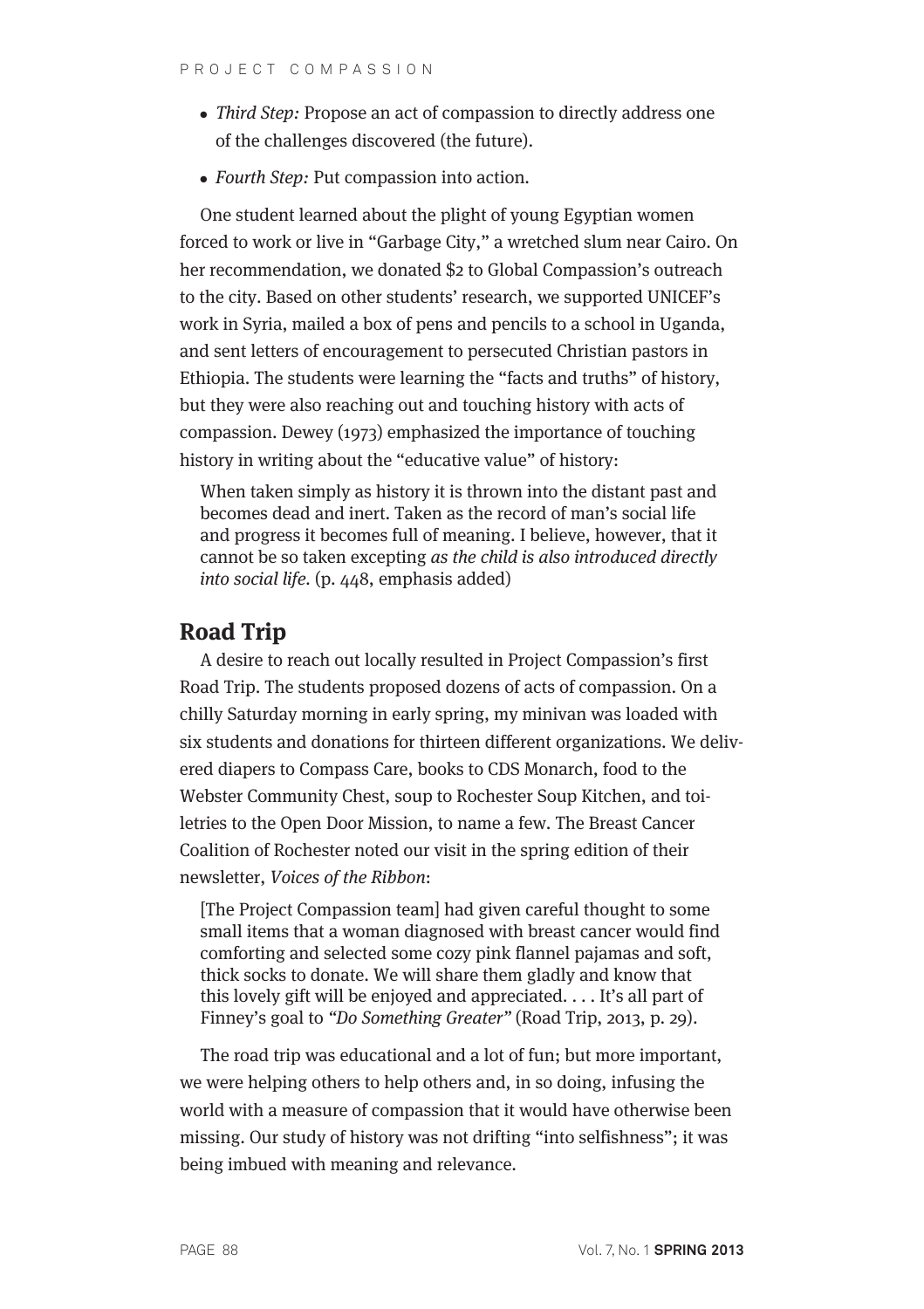#### **Disaster Relief Station**

Our first act of compassion was in response to Hurricane Isaac, but it was Hurricane Sandy that radically redirected much of the effort of Project Compassion. In late October, one of the most destructive hurricanes in American history came ashore in the Northeast. Before Project Compassion had organized a response, another storm, this time a Nor'easter, growled up the coast, bringing more wind, more rain, more flooding, more destruction. During the Nor'easter, God impressed on me the need for Project Compassion to go and serve the victims. We made contact with Mrs. Tara Ryan, a great leader who had just been elected to the town council in Highlands, New Jersey. She invited us to come and see the damage and serve the needs of the refugees. So Project Compassion's first mission trip was to Highlands, which was "almost obliterated" by Hurricane Sandy (Applebome, 2013, p. 1). We sent out an e-mail requesting items to help keep people warm in the regional refugee shelters. Within a week, the front half of my classroom was filling up with blankets, sleeping bags, coats, gloves, hats, and scarves. The students of Room 256 were now taking notes and discussing history in a temporary disaster relief station. By entering into the flow of history as actors (not mere memorizers) we had, in effect, invited history to make a claim on us, which it did. The result was the transformation of a classroom into a temporary disaster relief station.

### **Beautiful to Behold**

On Friday, November 9, 2012, eleven willing servants met at Finney, prayed in the parking lot, and departed for ground zero of Hurricane Sandy. Project Compassion's first mission trip had begun. On the trip down, I said to one of the students, "You know this is what schooling should be like, right?" He did not hesitate to respond, "Amen, Dr. Burch<sup>"</sup>

After dropping blankets off at Café Volan in Asbury Park, we drove to Highlands, where Mayor Frank Nolan, his wife, and their four children were living in the refugee shelter. Tara Ryan met us and prefaced our tour of the damage by saying, "When you see the mounds of debris, it's the insides of people's homes." Every home and business in downtown Highlands had been invaded by the Atlantic Ocean. "I knew it was bad," remarked one of my students, "but I didn't know it was this bad."

We sorted clothes and toiletries in the gym at Our Lady of Perpetual Help Catholic Church. In the basement of Our Lady, we met Valery, who had lost two homes but was leading the food distribution effort.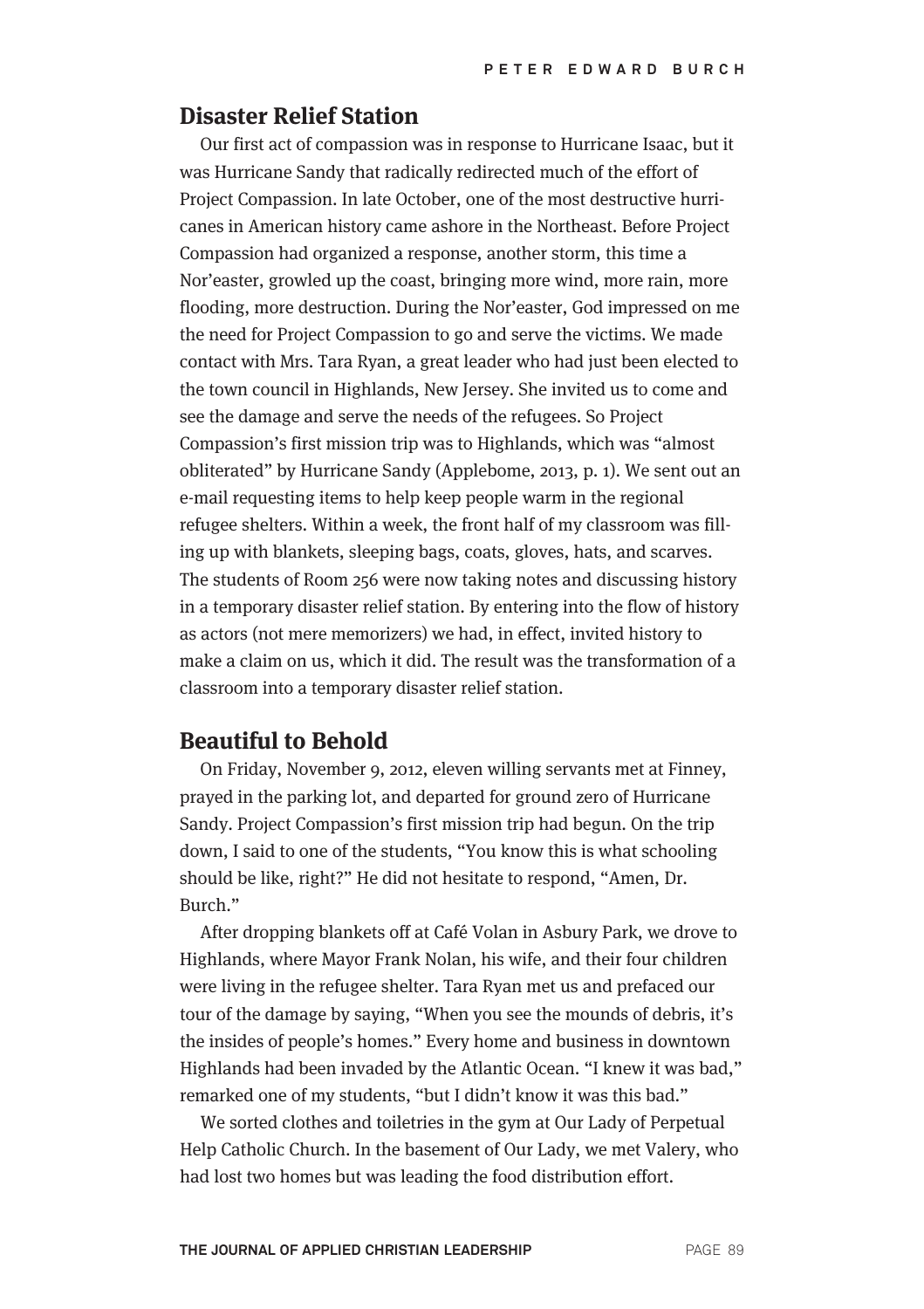Reflecting later on the experience, another student noted that "everybody was helping each other out instead of doing their own thing." She was right and it was beautiful to behold. Our last stop was Jesus Fellowship Calvary Chapel, where the basement had been transformed into a grocery store (except all the food was free). Before departing for home, we promised Tara Ryan that we would return as soon as possible.

## **To Educate Is to Redeem**

On Christmas Eve, we returned with a moving van packed full of gifts from God. In five weeks, the Finney family and local churches had donated six complete bed sets (including linen and pillows), five dressers, two dining room tables, two microwaves, a couch, a refrigerator, two televisions, and stacks of smaller donations that we wrapped in the colors of Christmas and presented to two families in Highlands whose homes had been burglarized by the Hurricane Sandy. The mother of one family said, "Peter, when you reached out to me, I was amazed and shocked and crying. Thank you all for coming and touching us. God does amazing things." My daughter, also my student, remarked, "Knowing that you care brings smiles to their faces and brings you pure joy and happiness." We were living out one of the core beliefs of the School of Education at Andrews University—To Educate Is to Redeem.

Since the Christmas trip, Finney's Project Compassion has completed three more relief and recovery mission trips. In April 2013, we served at Comcast Cares Day, where Mayor Frank Nolan officially recognized Project Compassion at a ceremony attended by NBC's Today Show, the CEO of Comcast, and New Jersey's lieutenant governor. And Tara Ryan sent me this email:

Just a few days after the destruction of Superstorm Sandy, while we were still reeling, the members of Project Compassion came to our town and started helping us put it all back together. Even more important than the hard work that the group completed, was the team's good will, compassion, prayers, and the willingness to listen to each heart-broken resident they met, which went a long way in helping Highlands recover. Dr. Burch and his team decided that they would help one family at a time, replacing destroyed personal belongings and household items. Then, they decided to do more, to actually work to rebuild and renovate destroyed homes and a business. Five Highlands families have benefited from the AMAZING work and dedication offered by Project Compassion. Actually, the entire town has benefited, since the positive actions of the team affect everyone who hears of the work they have done. I have personally benefited, by being shown the goodness and kindness that still exists in this world, after my world was almost destroyed.